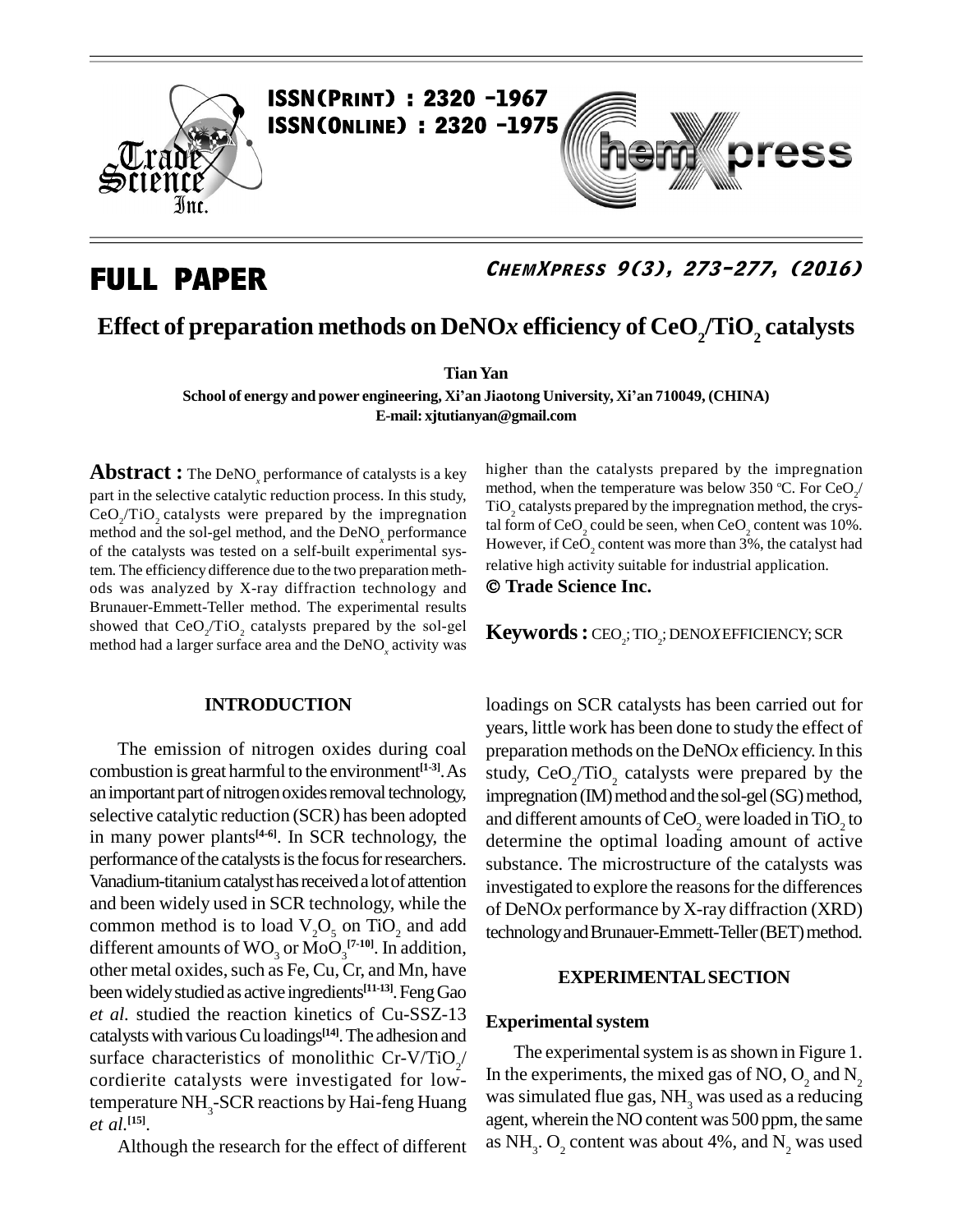# **FULL PAPER**



as the balance gas. There were three parts in the experimental system: the gas supply system, the reaction

system and the measurement system. The gas supply system provided simulated flue gas and reducing agent, and the gas flow was controlled by massflow meter. The reaction system contained the reactor and temperature controller.As one-dimensional tube furnace, the reactor was made from quartz glass, filled with cotton insulation. The catalysts loaded in the reactor and were fixed by mullite asbestos in the position, in which a thermocouple was set to monitor temperature. The measurement system was mainly composed of flue gas analyzer (GASMET FTIR Dx4000), which was applied to record the concentration of NO and  $NH<sub>3</sub>$ .

### **Catalyst preparation**

The methods of catalyst preparation in the laboratory are mainly sol-gel method, precipitation method, ion exchange method and impregnation method. By Isometric impregnation method solution can just immerse all carrier particles to avoid the recovery steps of filtering and impregnating solution. In this work, CeO<sub>2</sub>/TiO<sub>2</sub> catalysts was prepared by IM method.  $CeO_2/TiO_2$  catalysts was prepared by IM method.  $P$ Preparation process of granular  $CeO_2/TiO_2$  catalysts is shown in Figure 2.

Step-by-step SG preparation method is as follows: (1) Take appropriate amount of butyl titanate and anhydrous ethanol (volume ratio is  $4:1$ ), then mix and stir fully to give a uniform and transparent light yellow solution, which is denoted by solution A.

- (2) Take a suitable amount of deionizedwater, ethanol, nitric acid (volume ratio is  $1:1:0.2$ ) and weigh a certain amount of cerium nitrate. Then mix the above solution, dissolve cerium nitrate and stir sufficiently to give a solution, which is denoted by solution B. And then different amounts of cerium nitrate can produce different CeO<sub>2</sub>/TiO<sub>2</sub> catalysts supporting different amount of  $CeO<sub>2</sub>$ .<br>(3) Place solution B in a water bath of magnetic stirrer
- and control a certain water bath temperature and stirring speed, at the same time drip the solutionA through the burette slowly into the solution B to form a mixed solution that can hydrolyze. After dripping the solution A, stirring is continued for a period of time to give a pale yellow transparent sol and finally become wet gel.
- (4) Put wet gel in drying oven under  $110^{\circ}$ C for 24 h, calcine in the muffle furnace for 5 h under 500  $^{\circ}\text{C}$ and fresh  $CeO$ ,  $TiO$ , catalyst is prepared. Finally, the catalyst is milled to 40 to 60 mesh to test its DeNO*x* efficiency.

The catalysts was named Ce*x*/Ti(IM) or Ce*x*/  $Ti(SG)$  in this study, and  $x$  means the mass percentage of  $\text{CeO}_2$  in the catalyst.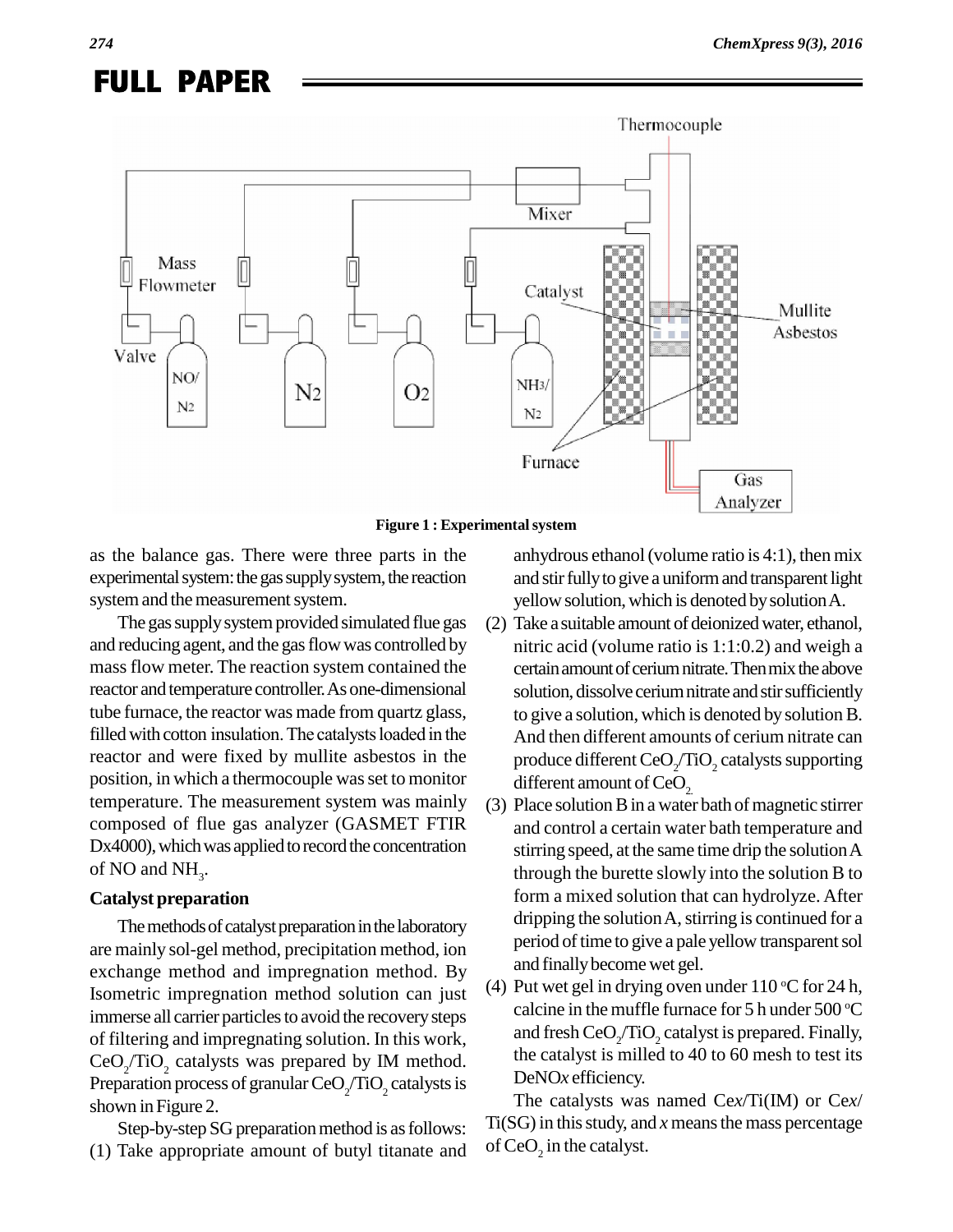

**Figure 2 : Preparation process of granular CeO<sup>2</sup> /TiO<sup>2</sup> catalysts by IM method**

#### **RESULTSAND DISCUSSION**

## **DeNO***x* **of CeO<sup>2</sup> /TiO<sup>2</sup> catalysts**

Figure 3 shows that DeNO*x* efficiency of CeO<sub> $2$ </sub>  $TiO<sub>2</sub>$  catalysts prepared by IM method versus  $\frac{Inus, me ceO<sub>2</sub>/11O<sub>2</sub>$  catalysts DeNOx<br>temperature As can be seen from the Figure 3, when a great relationship with CeO<sub>2</sub> content. temperature.As can be seen from the Figure 3, when CeO<sup>2</sup> content was between 0.5% and 2%, the DeNO*x* efficiency of CeO<sub>2</sub>/TiO<sub>2</sub> catalysts was relatively low.<br>When CeO<sub>2</sub> content was 5% and 10%, CeO<sub>2</sub>/TiO<sub>2</sub> When CeO<sub>2</sub> content was 5% and 10%, CeO<sub>2</sub>/TiO<sub>2</sub> catalyst DeNO*x* efficiencywassignificantlyhigh, and under 250 °C the DeNO*x* efficiency reached more than 93.4%. When  $CeO<sub>2</sub>$  content was 0.5%, in the temperature range of 200-300 °C the DeNO*x* efficiency unan 40

 $\frac{\text{Ce0.5/Ti (IM)}}{\text{Ce0.5}}$ , the DeNO*x* efficiency increased slightly. was very low (between 9.7%-14.9%); under 350 °C and 400 °C the DeNO*x* efficiency was significantly increased to  $48.1\%$  and  $98.9\%$ . When CeO<sub>2</sub> content was 1%, the DeNO*x* efficiency had the same rules with Thus, the  $\text{CeO}_2/\text{TiO}_2$  catalysts DeNO*x* efficiency had

a great relationship with CeO<sub>2</sub> content.<br>Figure 4 shows that DeNO*x* efficiency of CeO<sub>2</sub>/ TiO<sub>2</sub> catalysts prepared by SG method versus temperature.As can be seen from Figure 4, compared with Ce0.5/Ti-4 (IM), the DeNO*x* efficiency of CeO<sub>2</sub>/  $TiO<sub>2</sub>$  catalysts was generally low when  $CeO<sub>2</sub>$  content is  $0.5\%$  below  $400\,^{\circ}\textrm{C}$ . But when the temperature is higher than 400 °C, the efficiency greatly improved, and the



**Figure 3 : DeNO***x* **efficiency of CeO<sup>2</sup> /TiO<sup>2</sup> catalyst prepared byIMmethod**



**Figure 4 : DeNO***x* **efficiency of CeO<sup>2</sup> /TiO<sup>2</sup> catalyst prepared bySGmethod**

**FULL PAPER**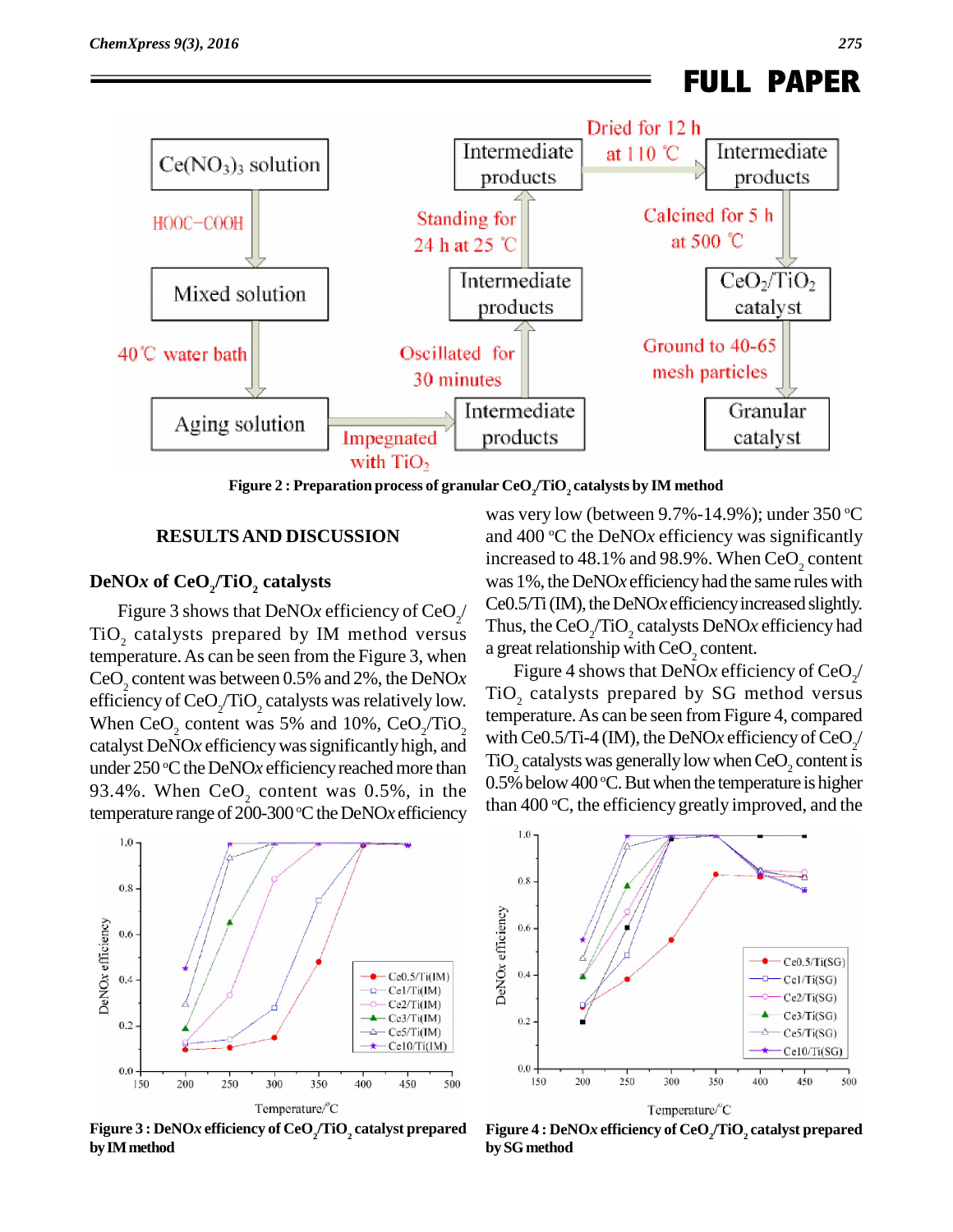# **FULL PAPER**

efficiency is 82.1%. When  $CeO<sub>2</sub>$  content continued to increase, the catalyst activity under low temperature continued to grow, but the catalyst DeNO*x* efficiency from different  $CeO<sub>2</sub>$  content decreased in the temperature range of  $350-450$  °C and both efficiency and Ce remained above 76.2%.

#### **Microscopic properties of catalysts**

The catalysts with different cerium contents were prepared in the experiments, by IM method and SG method. The specific surface area, pore volume, and  $3\%$  and  $10\%$ . As can be seen from the figure, when pore diameter were listed in detail in TABLE 1. We can find that by SG method Ce3/Ti(SG) has a higher specific surface area of 97.211m<sup>2</sup>/g, while Ce3/Ti(IM)  $_{\text{nea}}$ has specific surface area of  $74.520 \,\mathrm{m}^2/\mathrm{g}$ .

| TABLE 1 : Microscopic properties of catalysts |  |
|-----------------------------------------------|--|
|-----------------------------------------------|--|

| catalyst   | <b>Specific</b><br>surface<br>area $(m^2/g)$ | Pore<br>volume<br>(ml/g) | Pore<br>diameter<br>(nm) | c<br>Ω |
|------------|----------------------------------------------|--------------------------|--------------------------|--------|
| Ce3/Ti(IM) | 74.520                                       | 0.017                    | 18.194                   | V      |
| Ce3/Ti(SG) | 97.211                                       | 0.027                    | 19.237                   | 11     |

Figure 5 shows that three kinds of XRD patterns of  $CeO<sub>2</sub>/TiO<sub>2</sub>(IM)$  catalysts, of which  $CeO<sub>2</sub>$  accounted amorp for 0.5%, 3% and 10%.As can be seen fromthe figure, if the CeO<sub>2</sub> content increased from  $0.5\%$  to 3%, the diffraction peak position on the XRD patterns did not change significantly. However, the intensity of the characteristic peak became slightlysmaller, indicating in CeO<sub>2</sub>/TiO<sub>2</sub>(IM) CeO<sub>2</sub> and TiO<sub>2</sub> were better together and  $TiO<sub>2</sub>$  grains of catalysts were smaller. All the catalysts only appeared anatase TiO<sub>2</sub> characteristic peaks, and no  $CeO<sub>2</sub>$  crystal phase, indicating that when



**Figure 5 : XRD** pattern of CeO<sub>2</sub>/TiO<sub>2</sub> catalysts prepared by **IMmethod**

*ChemXpress 9(3), 2016*

CeO<sub>2</sub> content was less than 3%, cerium was well<br>dispersed on the surface. There was CeO<sub>2</sub> characteristic<br>diffraction peaks (2 $\theta$ =28.555°, 33.082°) in Ce10/Ti-4 dispersed on the surface. There was  $CeO$ , characteristic  $\,^{\circ}$ , 33.082 $\,^{\circ}$ ) in Ce10/Ti-4  $(M)$ , indicating CeO<sub>2</sub> grains appeared in the catalyst and  $CeO<sub>2</sub>$  loading exceeded the saturation value of CeO<sub>2</sub> in the TiO<sub>2</sub> surface. CeO<sub>2</sub> grain is not active for SCR reaction, so it should be avoided in the preparation process.

Figure 6 shows that three kinds of XRD patterns of CeO<sub>2</sub>/TiO<sub>2</sub>(SG), of which CeO<sub>2</sub> accounted for 0.5%,<br>3% and 10%. As can be seen from the figure, when  $CeO<sub>2</sub>$  content was 0.5%, we can observe obvious anatase  $\rm TiO_2$  characteristic peaks, rutile  $\rm TiO_2$  diffraction CeO<sub>2</sub> content was 0.5%, we<br>anatase TiO<sub>2</sub> characteristic peaks  $(2\theta=27.508^{\circ}, 36.159)$  $\degree$ , 36.159 $\degree$ ) and brookite TiO<sub>2</sub> characteristic peaks, indicating that when catalyst was prepared by SG method, the TiO<sub>2</sub> appeared more changing. When  $CeO<sub>2</sub>$  content was 3%, the peak shape of anatase TiO, became incomplete, broad and diffuse. When CeO<sub>2</sub> content increased to 10%, the peak shape was more broad and low, indicating that the electronic interaction between  $CeO$ , and  $TiO$ , strengthened, and  $\text{CeO}_2$  was dissolved in TiO<sub>2</sub> with highly dispersed or amorphous state. Meanwhile, rutile TiO<sub>2</sub> peaks disappeared, but brookite  $TiO<sub>2</sub>$  still existed with lower intensity. All these indicated the increase of  $CeO$ , content suppressed the transformation from anatase  $\rm TiO_2$  to rutile TiO<sub>2</sub>.



**Figure 6 : XRD pattern of CeO<sup>2</sup> /TiO<sup>2</sup> catalysts prepared by SGmethod**

#### **CONCLUSIONS**

The specific surface area is an key factor that affected the DeNO*x* efficiency.The catalysts based on